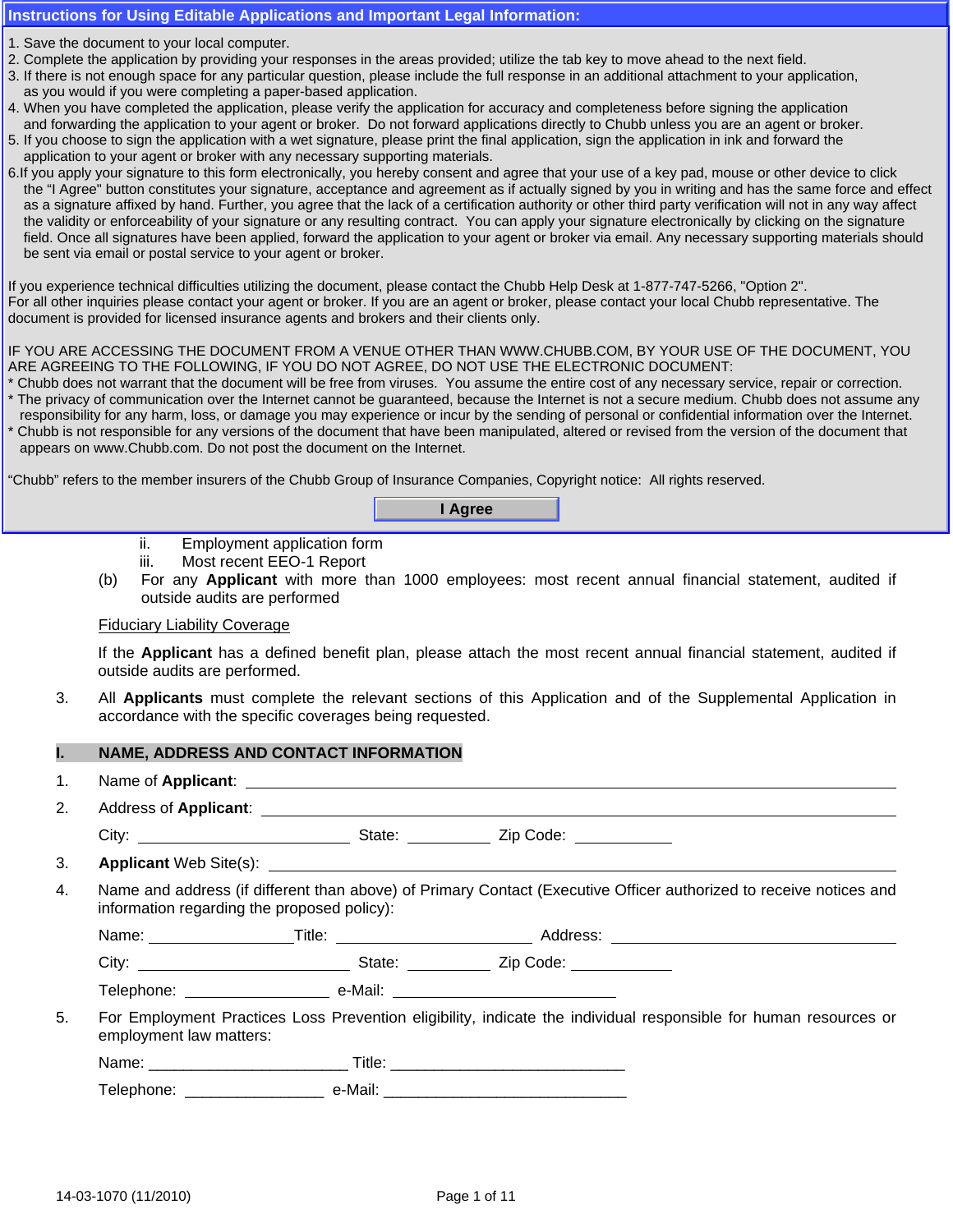

**II. INSURANCE INFORMATION** 

1. Please indicate below, by placing an "X" in the box, which coverages are being requested and complete relevant portions of this Application and the Supplemental Application as applicable.

| <b>Application</b>                 | <b>Coverage Requested</b>                      | Limit<br><b>Requested</b> | Limit<br><b>Currently</b><br><b>Purchased</b> | <b>Retention</b><br><b>Currently</b><br><b>Purchased</b> | <b>Current Insurer</b> |
|------------------------------------|------------------------------------------------|---------------------------|-----------------------------------------------|----------------------------------------------------------|------------------------|
|                                    | Directors & Officers<br>and Entity Liability   | \$                        | \$                                            | \$                                                       |                        |
| <b>New Business</b>                | Employment<br><b>Practices Liability</b>       | \$                        | \$                                            | \$                                                       |                        |
| <b>Application</b>                 | <b>Fiduciary Liability</b>                     | \$                        | \$                                            | \$                                                       |                        |
|                                    | Crime                                          | \$                        | \$                                            | \$                                                       |                        |
|                                    | Kidnap Ransom and<br>Extortion                 | \$                        | \$                                            | \$                                                       |                        |
|                                    | Miscellaneous<br><b>Professional Liability</b> | \$                        | \$                                            | \$                                                       |                        |
| Supplemental<br><b>Application</b> | <b>Employed Lawyers</b><br>Liability           | \$                        | \$                                            | \$                                                       |                        |
|                                    | CyberSecurity                                  | \$                        | \$                                            | \$                                                       |                        |
|                                    | Workplace Violence<br>Expense                  | \$                        | \$                                            | \$                                                       |                        |

2. If the **Applicant** is applying for any Liability Coverage Part(s) as indicated in Question II. 1. above, please attach a copy of all applications containing a signed warranty and any other warranty statements completed in the past 3 years and submitted to any prior insurers. Please note, CyberSecurity includes a Liability Coverage Part.

## **III.** GENERAL RISK INFORMATION

| 1. |                                                                                                                |                                                                                                                                           | Years of operation: Next Control of the Material State of the Material State of the Material State of the Material State of the Material State of the Material State of the Material State of the Material State of the Materi |  |                      |  |  |
|----|----------------------------------------------------------------------------------------------------------------|-------------------------------------------------------------------------------------------------------------------------------------------|--------------------------------------------------------------------------------------------------------------------------------------------------------------------------------------------------------------------------------|--|----------------------|--|--|
| 2. |                                                                                                                |                                                                                                                                           | Nature of the Applicant's business: Natural Contract of the Applicant of the Applicant's business:                                                                                                                             |  |                      |  |  |
| 3. |                                                                                                                |                                                                                                                                           |                                                                                                                                                                                                                                |  |                      |  |  |
| 4. |                                                                                                                | Applicant?                                                                                                                                | Are there any subsidiaries with operations that are unrelated to the primary business of the                                                                                                                                   |  | $ Yes $ No           |  |  |
|    |                                                                                                                |                                                                                                                                           | If "Yes", please attach an explanation.                                                                                                                                                                                        |  |                      |  |  |
| 5. |                                                                                                                |                                                                                                                                           | Is this organization formed as a partnership or limited partnership or does it or any of its<br>subsidiaries act as a general partner for another organization?                                                                |  | _l Yes ┗ No          |  |  |
|    |                                                                                                                | If "Yes", please complete the Risk Information for Partnerships in the Supplemental ForeFront<br>Portfolio 3.0 <sup>SM</sup> Application. |                                                                                                                                                                                                                                |  |                      |  |  |
| 6. | Please complete the following information: Total worldwide employees: ______ Number of in-house counsel: _____ |                                                                                                                                           |                                                                                                                                                                                                                                |  |                      |  |  |
| 7. | (a)                                                                                                            |                                                                                                                                           | Has the Applicant in the last 12 months completed any:                                                                                                                                                                         |  |                      |  |  |
|    |                                                                                                                | (i)                                                                                                                                       | Merger, acquisition, or divestment?                                                                                                                                                                                            |  | $\Box$ Yes $\Box$ No |  |  |
|    |                                                                                                                | (ii)                                                                                                                                      | Change in outside auditors?                                                                                                                                                                                                    |  | $\Box$ Yes $\Box$ No |  |  |
|    |                                                                                                                | (iii)                                                                                                                                     | Reorganization or arrangement with creditors under federal or state law?                                                                                                                                                       |  | $\Box$ Yes $\Box$ No |  |  |
|    |                                                                                                                | (iv)                                                                                                                                      | Branch, location, facility, office, or subsidiary closings, consolidations or layoffs or<br>reductions in workforce?                                                                                                           |  |                      |  |  |
|    | (b)                                                                                                            |                                                                                                                                           | Is the <b>Applicant</b> currently anticipating any of the above?                                                                                                                                                               |  | $\Box$ Yes $\Box$ No |  |  |
|    |                                                                                                                |                                                                                                                                           | If the Applicant answered "Yes" to any part of Question 7, please attach an explanation.                                                                                                                                       |  |                      |  |  |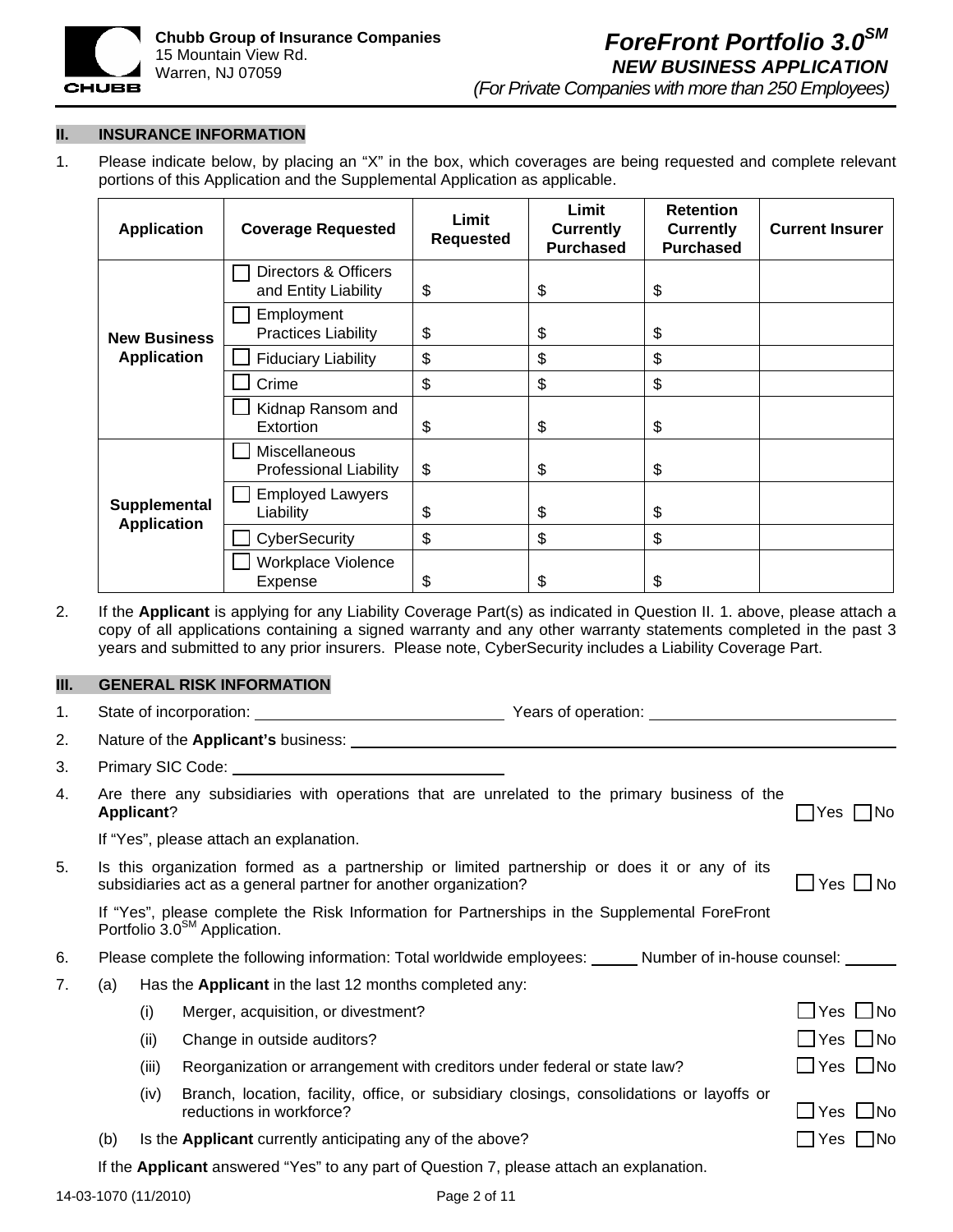

*(For Private Companies with more than 250 Employees)*

# 8. Does the **Applicant** perform any professional services for a fee?  $\Box$  Yes  $\Box$  Yes  $\Box$  No

If "Yes", please explain:

- 9. (a) Please indicate total REVENUES at most recent fiscal year end:
	- (b) Additional Financial Information: Please provide the following information for the **Applicant's** most recent fiscal year end (indicate month/year): Month Month Year

| <b>Current Assets</b>               | \$ |
|-------------------------------------|----|
| <b>Total Assets</b>                 | \$ |
| <b>Current Liabilities</b>          | \$ |
| Long Term Debt                      | \$ |
| <b>Total Liabilities</b>            | \$ |
| <b>Retained Earnings</b>            | \$ |
| <b>Shareholders Equity</b>          | \$ |
| Net Income                          | \$ |
| Cash Flow From Operating Activities | \$ |

### **IV. COVERAGE SPECIFIC RISK INFORMATION**

## **A. DIRECTORS AND OFFICERS AND ENTITY LIABILITY INFORMATION**

- 1. Ownership
	- (a) Please complete the following information for the **Applicant** (attach additional sheets if needed):

| Names of director or officer shareholders, indicate name and title                                       | Voting shares owned |
|----------------------------------------------------------------------------------------------------------|---------------------|
|                                                                                                          | %                   |
|                                                                                                          | %                   |
|                                                                                                          | $\%$                |
|                                                                                                          | %                   |
| List any shareholders (include any individual and corporate names) that are not<br>directors or officers | Voting shares owned |
|                                                                                                          | %                   |
|                                                                                                          | %                   |
|                                                                                                          | %                   |
|                                                                                                          | $\%$                |

Please indicate, by checking the box  $(D)$  in the table above, if related by family to another shareholder or to a director or officer of **Applicant**.

- 2. Recent, Pending or Contemplated Changes
	- (a) Is the **Applicant** currently (or during the past 12 months has the **Applicant** been) in breach or in violation of any debt covenant? 
	<br>
	O Yes 
	No

If "Yes", please attach an explanation.

- (b) Has the **Applicant** in the past 24 months had any:
	- (i) Public or private offering of securities?
	- (ii) Unplanned change in directors or senior executive officers other than due to illness?  $\Box$  Yes  $\Box$

| Yes | $\mathbf{I}_{\perp}$ | l Nc |
|-----|----------------------|------|
|     |                      | l No |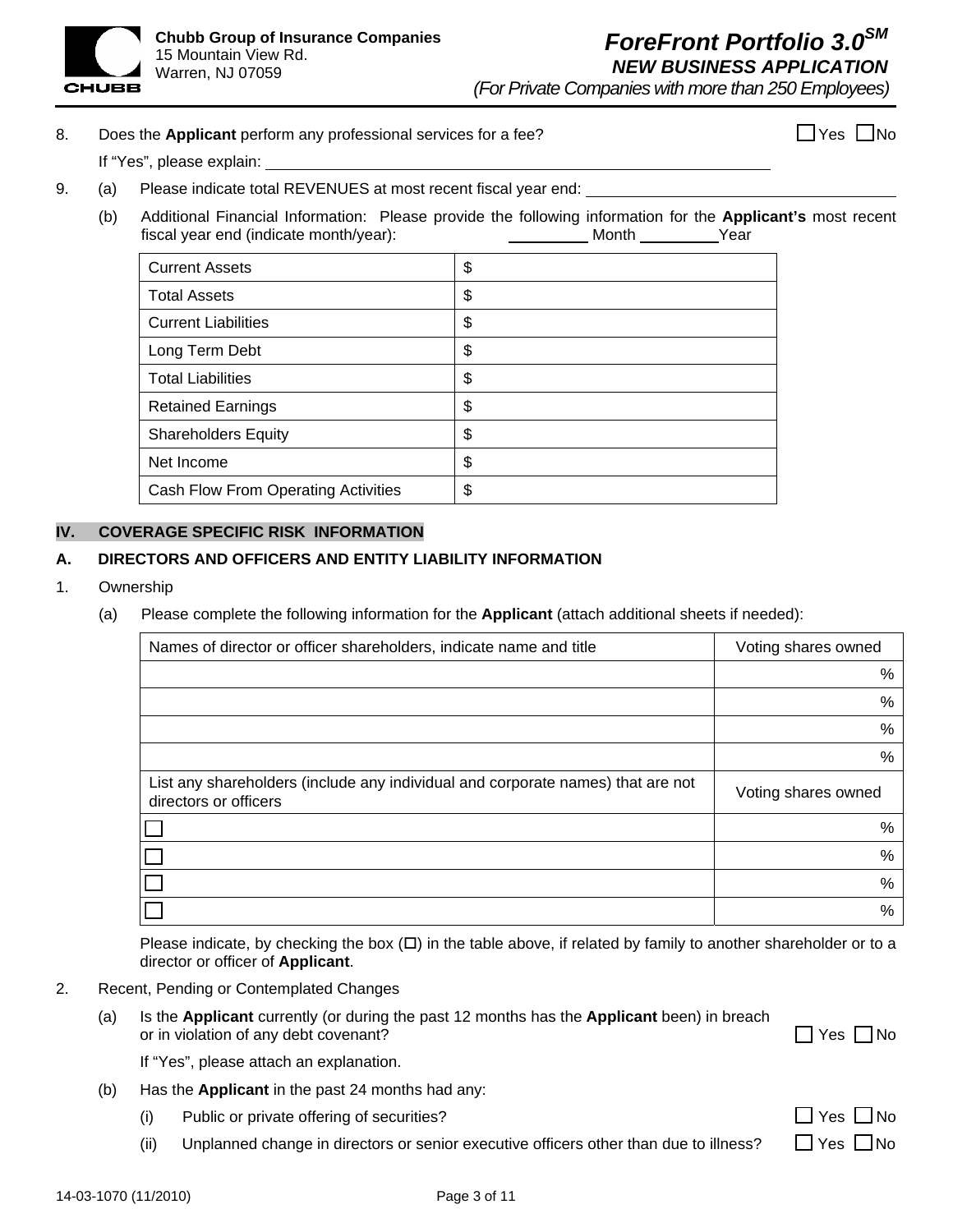

*(For Private Companies with more than 250 Employees)*

(c) Is the **Applicant** currently anticipating any of the above?  $\Box$  Yes  $\Box$  Yes  $\Box$  No If "Yes" to either of the above in Question 2(b) or 2(c), please attach a full description with details,

| If "Yes" to either of the above in Question 2(b) or 2(c), please attach a full description with details, |  |
|----------------------------------------------------------------------------------------------------------|--|
| including any private placement memoranda or any documents filed with the Securities and                 |  |
| Exchange Commission in the past year.                                                                    |  |

- 3. Past Activities
	- (a) Has the **Applicant** or any person proposed for coverage been the subject of, or been involved in, any of the following during the past five years:
		- (i) Anti-trust, copyright or patent litigation?  $\Box$  Yes  $\Box$  No
		- (ii) Deceptive trade practices or consumer fraud?  $\Box$  Yes  $\Box$  Yes  $\Box$  No
		- (iii) Civil, criminal or administrative proceeding alleging violation of any federal or state  $\blacksquare$  Yes  $\blacksquare$  No
		- (iv) Any other criminal actions?  $\Box$  Yes  $\Box$  No

If the **Applicant** answered "Yes" to any of the above in Question 3(a), please attach a full description of the details.

(b) Other than those identified in the **Applicant's** response to Question 3(a), has any claim been brought at any time during the last 5 years against (i) any **Applicant** or (ii) any proposed insured individual in his or her capacity as a director or officer of any entity?  $\Box$  Yes  $\Box$  No

If "Yes" please attach a full description of the details.

# **B. EMPLOYMENT PRACTICES LIABILITY INFORMATION**

1. Employee count **Current year Previous year**

- (a) Full time U.S. employees:
- (b) Part time U.S. employees (include leased and seasonal):
- $(c)$  Number of employees in (a) and (b) located in California:
- (d) Number of U.S. independent contractors:
- (e) Number of outside U.S. employees:
- 2. U.S. Salary Ranges

| <b>Employee Salary Ranges</b> | % in Range Current Year | % in Range Previous Year |
|-------------------------------|-------------------------|--------------------------|
| Up to \$60,000                |                         |                          |
| \$61,000 to \$120,000         |                         |                          |
| Over \$120,000                |                         |                          |

- 3. Policies and Procedures
	- (a) Questions for All **Applicants**

Does the **Applicant** have written procedures in place regarding:

- (i) Equal Opportunity Employment  $\Box$  Yes  $\Box$  No
- (ii) Anti- Discrimination  $\Box$  Yes  $\Box$  No
- (iii) Anti-Sexual Harassment Yes No
- (iv) Employment at Will  $\Box$  Yes  $\Box$  No
- (v) Progressive Discipline  $\Box$  Yes  $\Box$  No
- (vi) Handling complaints of sexual harassment or discrimination  $\Box$  Yes  $\Box$  No
- (vii) ADA accommodations  $\Box$  Yes  $\Box$  No

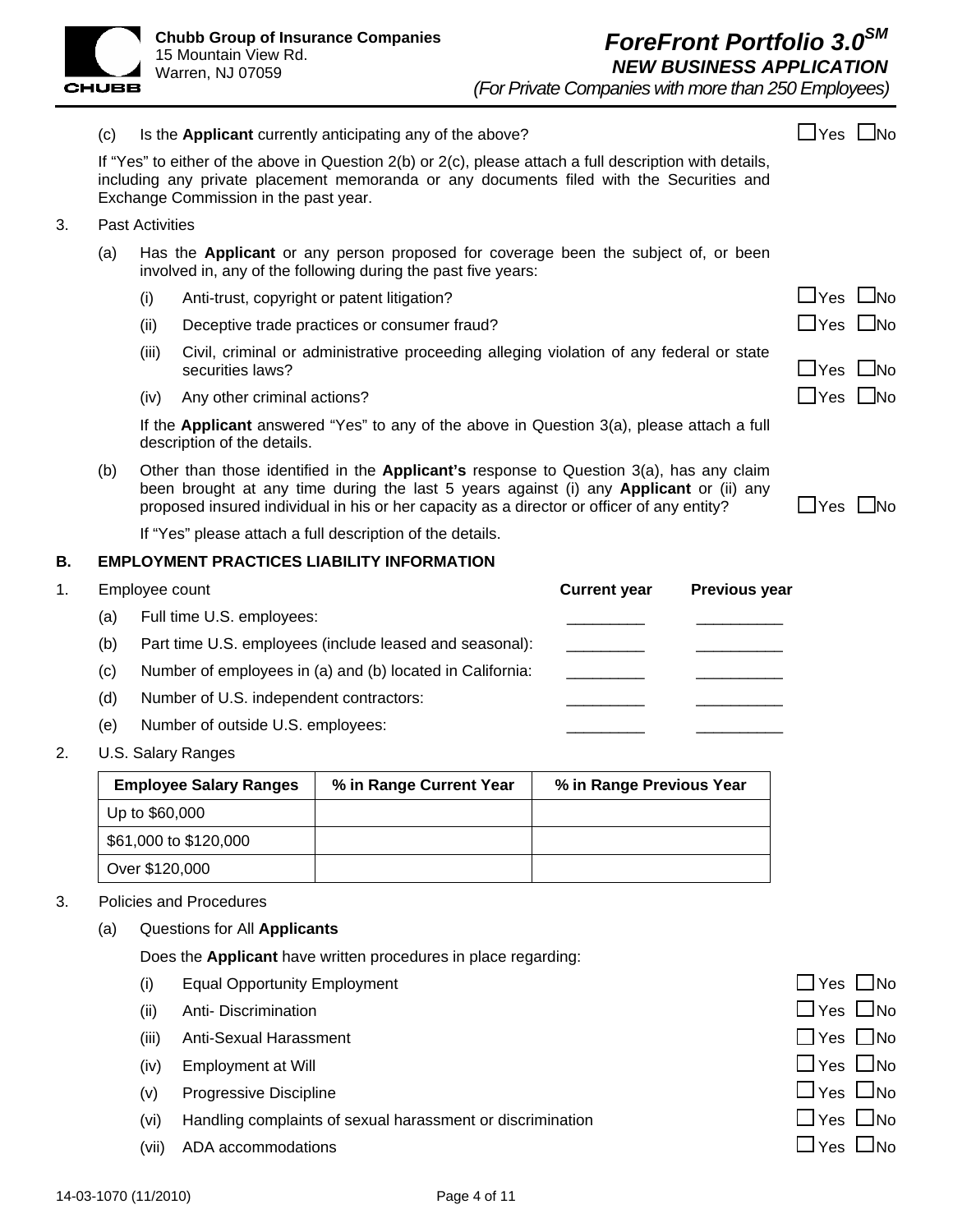

|    |     |       | (viii) Background checks in hiring process                                                                                                                                                                        | $\Box$ Yes $\Box$ No     |
|----|-----|-------|-------------------------------------------------------------------------------------------------------------------------------------------------------------------------------------------------------------------|--------------------------|
|    |     |       | If the Applicant answered "No" to any of the above in Question $3(a)(i-vii)$ or if the Applicant answered "Yes"<br>to Question 3(a)(viii), please attach a full explanation of the process and policies in place. |                          |
|    | (b) |       | Additional Policies and Procedures Questions for Applicants with 500 or more Employees                                                                                                                            |                          |
|    |     |       | Does the Applicant:                                                                                                                                                                                               |                          |
|    |     | (i)   | Distribute and document the receipt of its employee handbook to all employees?                                                                                                                                    | $\Box$ Yes $\Box$ No     |
|    |     | (ii)  | Have written procedures in place that are distributed to each employee if the<br>Applicant does not have an employee handbook?                                                                                    | $\Box$ Yes $\Box$ No     |
|    |     | (iii) | Use any tests to screen <b>Applicants</b> or employees for continued employment or<br>promotion?                                                                                                                  | $\Box$ Yes $\Box$ No     |
|    |     |       | If "Yes", please attach an explanation.                                                                                                                                                                           |                          |
|    |     | (iv)  | Review all terminations with:                                                                                                                                                                                     |                          |
|    |     |       | human resources?<br>$\bullet$                                                                                                                                                                                     | $\Box$ Yes $\Box$ No     |
|    |     |       | in-house counsel?<br>$\bullet$                                                                                                                                                                                    | $\Box$ Yes $\Box$ No     |
|    |     |       | outside counsel?<br>٠                                                                                                                                                                                             | $\Box$ Yes $\Box$ No     |
|    |     | (v)   | Have a full-time human resources manager or department?                                                                                                                                                           | $\Box$ Yes $\Box$ No     |
|    |     | (vi)  | Conduct training regarding anti-discrimination and anti-sexual harassment policies<br>and procedures?                                                                                                             | $\Box$ Yes $\Box$ No     |
|    |     |       | If "Yes", is training conducted by:                                                                                                                                                                               |                          |
|    |     |       | In-house human resource staff?                                                                                                                                                                                    | $\Box$ Yes $\Box$ No     |
|    |     |       | An outside vendor?<br>٠                                                                                                                                                                                           | $\Box$ Yes $\Box$ No     |
|    |     |       | If "No" to both of the above in Question 3 (b)(vi), please attach an explanation.                                                                                                                                 |                          |
|    |     | (vii) | Have a written policy addressing social media in the workplace?                                                                                                                                                   | $\Box$ Yes $\Box$ No     |
|    |     |       | If "Yes", please attach a description.                                                                                                                                                                            |                          |
|    | (c) |       | Additional Policies and Procedures Questions for Applicants with 1000 or more<br>Employees                                                                                                                        |                          |
|    |     |       | Does the Applicant:                                                                                                                                                                                               |                          |
|    |     | (i)   | Utilize outside counsel to review written policies and procedures?                                                                                                                                                | $\Box$ Yes $\Box$ No     |
|    |     | (ii)  | Review pay practices for inequities among protected classes in the workforce?                                                                                                                                     | $\sqcup$ Yes $\sqcup$ No |
|    |     | (iii) | Require written employment application from all job applicants?                                                                                                                                                   | $\Box$ Yes $\Box$ No     |
|    |     |       | If the Applicant answered "No" to any of the above in Question 3(c), please attach a full<br>explanation                                                                                                          |                          |
| 4. |     |       | Layoffs or Reduction in Workforce                                                                                                                                                                                 |                          |
|    | (a) |       | Has the Applicant during the past 12 months experienced (or is the Applicant planning in<br>the next 12 months) layoffs or a reduction in workforce?                                                              | $\Box$ Yes $\Box$ No     |
|    |     |       | If "Yes" and if layoffs or reduction in workforce are either 5% or more of the workforce or<br>more than 50 employees, please respond to the following:                                                           |                          |
|    |     | (i)   | Attach a description of the Applicant's procedures for conducting a staff reduction<br>and the management levels/positions involved in this procedure.                                                            |                          |
|    |     | (ii)  | Does the Applicant analyze whether protected classes will be adversely impacted<br>as a result of a staff reduction?                                                                                              | $\Box$ Yes $\Box$ No     |
|    |     |       | If yes, is the analysis reviewed by outside counsel?                                                                                                                                                              | $\exists$ Yes $\Box$ No  |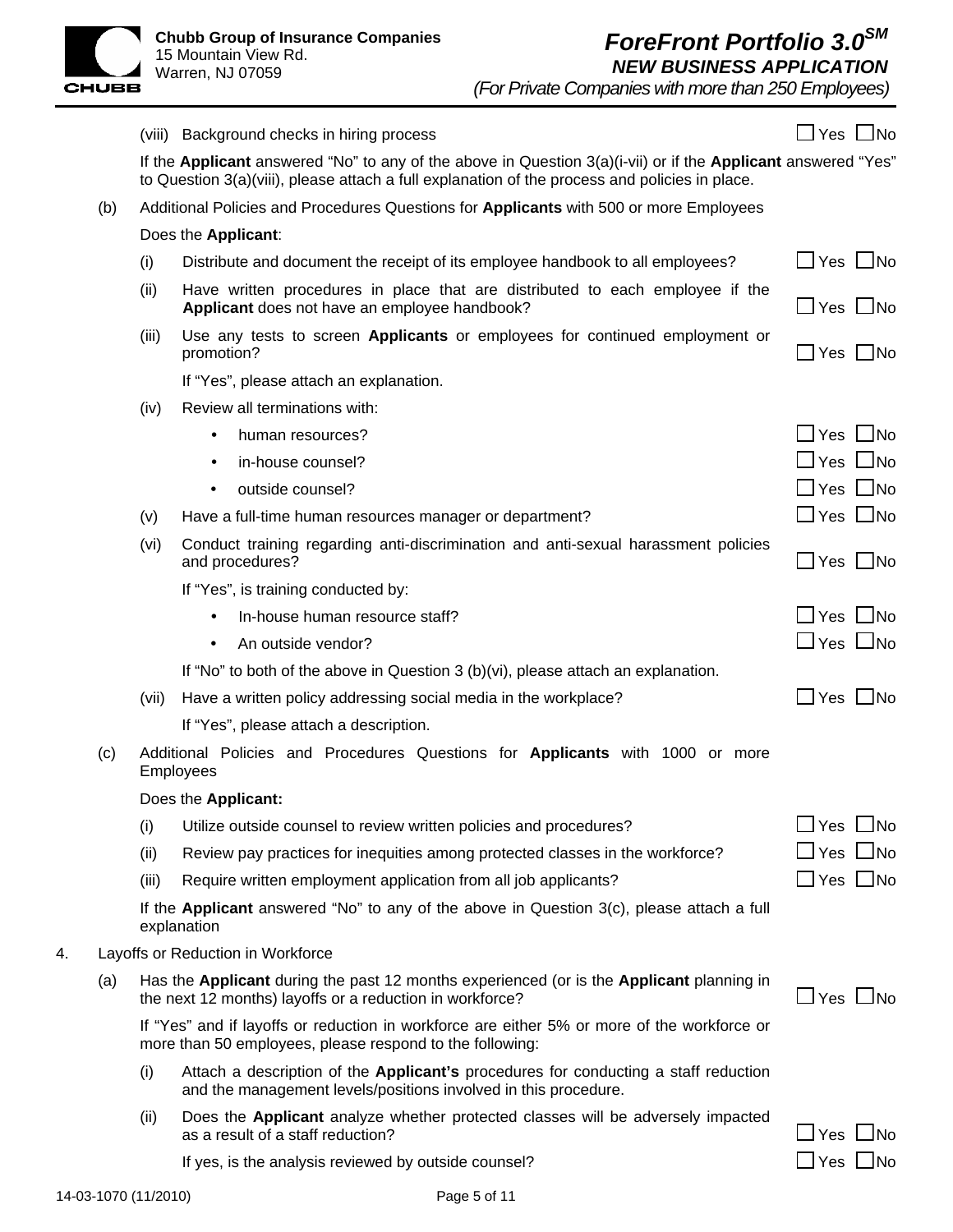

|    |     | (iii)                  | Does the Applicant utilize consistent criteria to determine which employees will be<br>impacted?                                                                                                                                                        | $\Box$ Yes $\Box$ No |
|----|-----|------------------------|---------------------------------------------------------------------------------------------------------------------------------------------------------------------------------------------------------------------------------------------------------|----------------------|
|    |     |                        | If "Yes", please attach a description of the criteria utilized, including whether reasons<br>for selection are documented.                                                                                                                              |                      |
|    |     | (iv)                   | Does the Applicant involve outside counsel to ensure that WARN (Worker<br>Adjustment Retraining & Notification Act) and OWBPA (Older Worker Benefit<br>Protection Act) requirements are met during staff reduction contemplation and<br>implementation? | $Yes$ $\Box$ No      |
|    |     | (v)                    | Does the Applicant have a written severance and waiver agreement in place?                                                                                                                                                                              | $\Box$ Yes $\Box$ No |
|    |     |                        | If no, please attach an explanation.                                                                                                                                                                                                                    |                      |
| 5. |     |                        | <b>Third Party Liability Coverage</b>                                                                                                                                                                                                                   |                      |
|    | (a) |                        | Does the Applicant have established policies and procedures outlining employee conduct<br>when dealing with third parties, including responding to complaints?                                                                                          | $\Box$ Yes $\Box$ No |
|    | (b) |                        | What percentage of the <b>Applicant</b> 's employees work at customer locations or perform a<br>majority of their functions off-site? ________________<br>$\%$                                                                                          |                      |
| 6. |     |                        | Federal Contractor (to be completed only if the Applicant is, or has been, a federal contractor)                                                                                                                                                        |                      |
|    | (a) |                        | Does the <b>Applicant</b> currently have an Affirmative Action Plan in place?                                                                                                                                                                           | $\Box$ Yes $\Box$ No |
|    |     |                        | If "No", please attach an explanation.                                                                                                                                                                                                                  |                      |
|    | (b) |                        | Has the Applicant been subject to an OFCCP audit?                                                                                                                                                                                                       | $\Box$ Yes $\Box$ No |
|    |     |                        | If "Yes", attach details of any resultant conciliation, consent agreement and/or settlement<br>agreement with the OFCCP. Attach copies of any settlement documents.                                                                                     |                      |
| 7. |     | <b>Past Activities</b> |                                                                                                                                                                                                                                                         |                      |
|    | (a) |                        | During the past three years has any Applicant, in any capacity, been involved in any of the<br>following matters?                                                                                                                                       |                      |
|    |     | (i)                    | EEOC or other similar administrative proceeding?                                                                                                                                                                                                        | $\Box$ Yes $\Box$ No |
|    |     | (ii)                   | Employment-related civil suit or claim resulting in payment (including defense costs)<br>over \$10,000?                                                                                                                                                 | $\Box$ Yes $\Box$ No |
|    |     | (iii)                  | Any action or civil suit brought against them by a customer, client or third party<br>alleging harassment, discrimination, or civil rights violations?                                                                                                  | $\Box$ Yes $\Box$ No |
|    |     |                        | If "Yes" to any of the above in Question 7(a), please attach a description of the details<br>including date, type of claim, allegations, current status, defense costs incurred and any                                                                 |                      |

judgment or settlement amounts.

#### **C. FIDUCIARY LIABILITY COVERAGE INFORMATION**

- 1. Plan Information
	- (a) In the table below, please list the names and types of **Applicant's** employee benefits plan(s). Attach additional pages if needed. (If the **Applicant** has an ESOP, please complete the Supplemental ESOP Application.)

| Plan names<br>(Do not include health &<br>welfare plans) | Plan assets<br>(current year) | Type<br>of<br>plan* | (DB only) What is the current<br>funded % under the Pension<br>Protection Act? Indicate if "at risk" | Number of<br>plan<br>participants |
|----------------------------------------------------------|-------------------------------|---------------------|------------------------------------------------------------------------------------------------------|-----------------------------------|
|                                                          |                               |                     |                                                                                                      |                                   |
|                                                          |                               |                     |                                                                                                      |                                   |
|                                                          |                               |                     |                                                                                                      |                                   |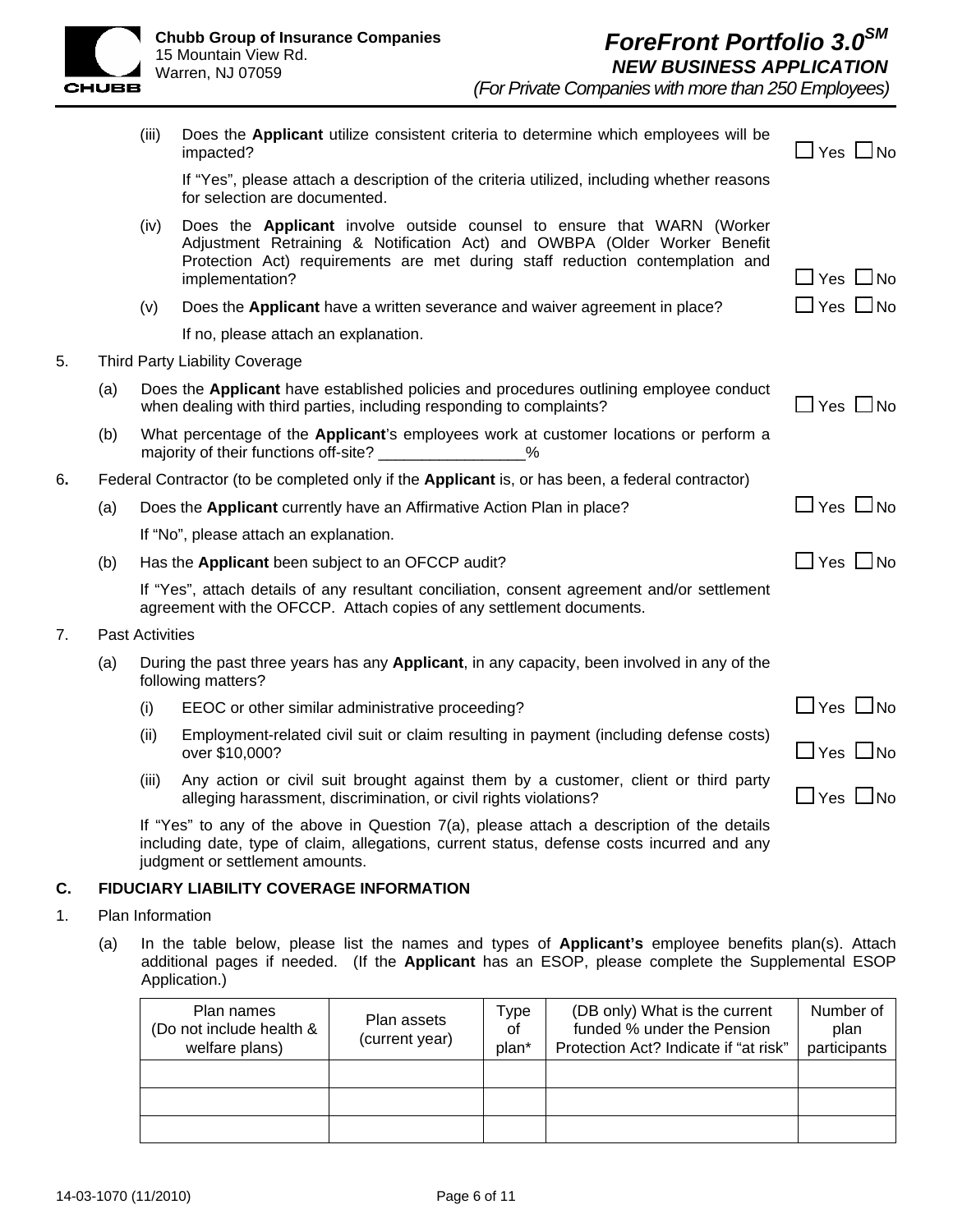

 $2.$ 

*(For Private Companies with more than 250 Employees)*

|    |     |                                                                                                                                                                                                                                        | *Defined Contribution (DC), Defined Benefit (DB), Employee Stock Ownership (ESOP), Excess Benefit or<br>Top Hat (EBP)                                                                                                          |                      |  |
|----|-----|----------------------------------------------------------------------------------------------------------------------------------------------------------------------------------------------------------------------------------------|--------------------------------------------------------------------------------------------------------------------------------------------------------------------------------------------------------------------------------|----------------------|--|
|    | (b) |                                                                                                                                                                                                                                        | Does the Applicant handle any investment decisions in-house?                                                                                                                                                                   | $\Box$ Yes $\Box$ No |  |
|    |     |                                                                                                                                                                                                                                        |                                                                                                                                                                                                                                |                      |  |
|    | (c) |                                                                                                                                                                                                                                        | Are any plans NOT in compliance with plan agreements or ERISA?                                                                                                                                                                 | $\Box$ Yes $\Box$ No |  |
|    |     |                                                                                                                                                                                                                                        |                                                                                                                                                                                                                                |                      |  |
| 2. |     | Past activities                                                                                                                                                                                                                        |                                                                                                                                                                                                                                |                      |  |
|    | (a) |                                                                                                                                                                                                                                        | In the past three three years, has the Applicant merged, terminated, or frozen any $plan(s)?$                                                                                                                                  | $\Box$ Yes $\Box$ No |  |
|    |     |                                                                                                                                                                                                                                        | If yes, please attach details including transaction date, status of asset distribution, whether<br>similar benefits are being offered, and name of insurance carrier if terminated plan benefits<br>are secured by insurance.  |                      |  |
|    | (b) |                                                                                                                                                                                                                                        | Has any fiduciary been:                                                                                                                                                                                                        |                      |  |
|    |     | (i)                                                                                                                                                                                                                                    | accused, found guilty or held liable for a breach of trust?                                                                                                                                                                    | _] Yes  □ No         |  |
|    |     | (ii)                                                                                                                                                                                                                                   | convicted of criminal conduct?                                                                                                                                                                                                 | $\Box$ Yes $\Box$ No |  |
|    | (c) | Has there been any assessment of fees, fines or penalties under any voluntary compliance<br>resolution program or similar voluntary settlement program administered by the IRS, DOL<br>or other government authority against any plan? |                                                                                                                                                                                                                                |                      |  |
|    | (d) |                                                                                                                                                                                                                                        | Have any claims (other than for benefits under 29 C.F.R. § 2560.503-1(h) or similar<br>procedures pursuant to applicable law) been made during the past five years against:                                                    |                      |  |
|    |     | (i)                                                                                                                                                                                                                                    | any Applicant;                                                                                                                                                                                                                 | $\Box$ Yes $\Box$ No |  |
|    |     | (ii)                                                                                                                                                                                                                                   | any benefit program; or                                                                                                                                                                                                        | $\Box$ Yes $\Box$ No |  |
|    |     | (iii)                                                                                                                                                                                                                                  | any past or present individual in his or her capacity as a fiduciary of any employee<br>benefit plan?                                                                                                                          | $\Box$ Yes $\Box$ No |  |
|    |     |                                                                                                                                                                                                                                        | If "Yes" to any of the above in Question 2, please attach a full description of the details.                                                                                                                                   |                      |  |
| D. |     |                                                                                                                                                                                                                                        | <b>CRIME COVERAGE INFORMATION</b>                                                                                                                                                                                              |                      |  |
| 1. |     |                                                                                                                                                                                                                                        | Number of U.S. locations: Cambridge U.S. locations: Cambridge U.S. locations:                                                                                                                                                  |                      |  |
|    |     |                                                                                                                                                                                                                                        | List countries: the contribution of the contribution of the contribution of the contribution of the contribution of the contribution of the contribution of the contribution of the contribution of the contribution of the co |                      |  |
| 2. |     |                                                                                                                                                                                                                                        | <b>Internal Controls</b>                                                                                                                                                                                                       |                      |  |
|    | (a) |                                                                                                                                                                                                                                        | Does the Applicant:                                                                                                                                                                                                            |                      |  |
|    |     | (i)                                                                                                                                                                                                                                    | Allow the employees who reconcile the monthly bank statements to also sign checks<br>or handle deposits?                                                                                                                       | $\Box$ Yes $\Box$ No |  |
|    |     |                                                                                                                                                                                                                                        |                                                                                                                                                                                                                                |                      |  |
|    |     | (ii)                                                                                                                                                                                                                                   | If a CPA letter to management has been issued, has management complied with all<br>recommendations to address weaknesses?<br>No letter issued; or                                                                              | $\Box$ Yes $\Box$ No |  |
|    |     |                                                                                                                                                                                                                                        | If "No", please attach an explanation.                                                                                                                                                                                         |                      |  |
|    |     | (iii)                                                                                                                                                                                                                                  | Does the Applicant perform pre-employment reference checks for all its potential<br>employees?                                                                                                                                 | $\Box$ Yes $\Box$ No |  |
|    |     |                                                                                                                                                                                                                                        |                                                                                                                                                                                                                                |                      |  |
|    | (b) |                                                                                                                                                                                                                                        | Do the Applicant's external audits include all of its locations, subsidiaries, and joint<br>ventures?                                                                                                                          | $\Box$ Yes $\Box$ No |  |
|    |     |                                                                                                                                                                                                                                        |                                                                                                                                                                                                                                |                      |  |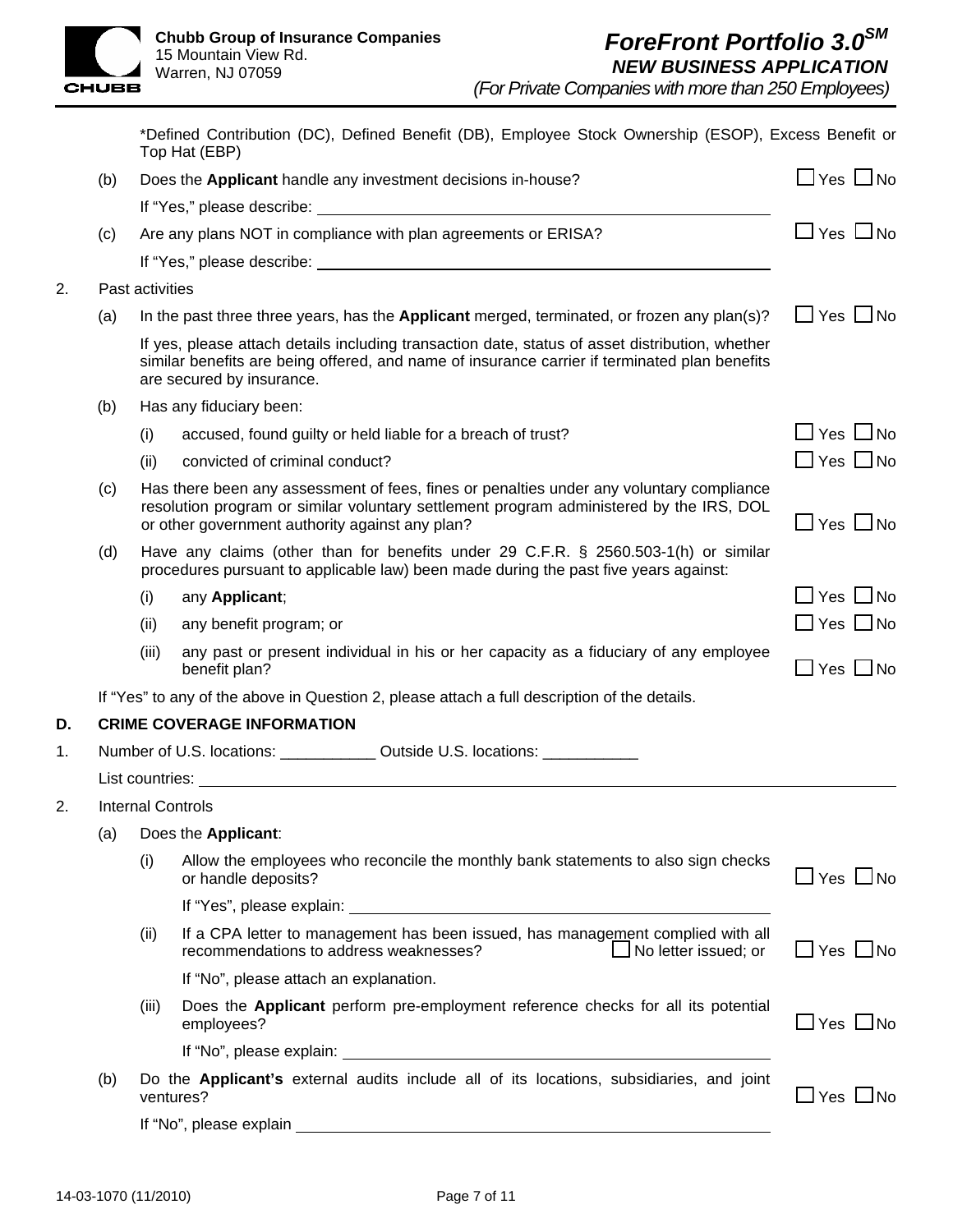# *ForeFront Portfolio 3.0SM NEW BUSINESS APPLICATION*

*(For Private Companies with more than 250 Employees)*

|    | (c)                                                                                  |                                                                                                                                        | Are international and domestic purchasing, inventory and payable procedures and controls<br>consistent?                                                                                                                        | $Yes$ $No$           |  |
|----|--------------------------------------------------------------------------------------|----------------------------------------------------------------------------------------------------------------------------------------|--------------------------------------------------------------------------------------------------------------------------------------------------------------------------------------------------------------------------------|----------------------|--|
|    |                                                                                      |                                                                                                                                        | If "No", please attach an explanation.                                                                                                                                                                                         |                      |  |
|    | If applicable to the Applicant's business, please answer Questions 3(d) through 3(h) |                                                                                                                                        |                                                                                                                                                                                                                                |                      |  |
|    | (d)                                                                                  |                                                                                                                                        | How often does the Applicant perform a physical inventory check of stock and equipment?                                                                                                                                        |                      |  |
|    | (e)                                                                                  |                                                                                                                                        |                                                                                                                                                                                                                                |                      |  |
|    | (f)                                                                                  | Does the Applicant conduct perpetual inventory of stock, including raw materials,<br>manufactured or purchased goods/scrap maintained? |                                                                                                                                                                                                                                | ]Yes □No             |  |
|    | (g)                                                                                  | Does the Applicant use precious metal, gemstone or other high value items in the course<br>of its business?                            |                                                                                                                                                                                                                                | $\Box$ Yes $\Box$ No |  |
|    |                                                                                      | If "Yes", please complete a Precious Metals Supplementary Application.                                                                 |                                                                                                                                                                                                                                |                      |  |
|    | (h)                                                                                  |                                                                                                                                        | Does the Applicant:                                                                                                                                                                                                            |                      |  |
|    |                                                                                      | (i)                                                                                                                                    | Maintain a list of authorized vendors?                                                                                                                                                                                         | $\Box$ Yes $\Box$ No |  |
|    |                                                                                      | (ii)                                                                                                                                   | Have a procedure in place to verify the existence and ownership of new vendors<br>prior to adding them to the authorized master vendor list?                                                                                   | $\Box$ Yes $\Box$ No |  |
|    |                                                                                      | (iii)                                                                                                                                  | Allow the same individual who verifies the existence of vendors to also have the<br>authority to edit the authorized master vendor list?                                                                                       | $\Box$ Yes $\Box$ No |  |
|    |                                                                                      | (iv)                                                                                                                                   | Verify invoices against a corresponding purchase order, receiving report and the<br>authorized master vendor list prior to issuing payment?                                                                                    | $\Box$ Yes $\Box$ No |  |
|    |                                                                                      | (v)                                                                                                                                    | Strictly comply with dual recorded authorization for all outgoing electronic funds<br>transfers?                                                                                                                               | $\Box$ Yes $\Box$ No |  |
| 3. | <b>Independent Contractors</b>                                                       |                                                                                                                                        |                                                                                                                                                                                                                                |                      |  |
|    | (a)                                                                                  | Number of independent contractors (natural persons only): _______________________                                                      |                                                                                                                                                                                                                                |                      |  |
|    | (b)                                                                                  | Are reference checks performed for independent contractors?                                                                            |                                                                                                                                                                                                                                | $\Box$ Yes $\Box$ No |  |
|    |                                                                                      |                                                                                                                                        |                                                                                                                                                                                                                                |                      |  |
|    | (c)                                                                                  | Do independent contractors have custody or control over any funds, accounts or property<br>of the Applicant?                           |                                                                                                                                                                                                                                | 7Yes □No             |  |
|    |                                                                                      |                                                                                                                                        | If "Yes", please explain: The same state of the state of the state of the state of the state of the state of the state of the state of the state of the state of the state of the state of the state of the state of the state |                      |  |
|    | (d)                                                                                  |                                                                                                                                        | Are independent contractors subject to the same internal control procedures that apply to<br>the Applicant's employees?                                                                                                        | 」Yes □No             |  |
|    |                                                                                      |                                                                                                                                        |                                                                                                                                                                                                                                |                      |  |
| 4. | <b>Client Services</b>                                                               |                                                                                                                                        |                                                                                                                                                                                                                                |                      |  |
|    | (a)                                                                                  | Please describe the services the Applicant provides for clients:                                                                       |                                                                                                                                                                                                                                |                      |  |
|    | (b)                                                                                  |                                                                                                                                        | Does the Applicant have custody or control over any funds, accounts, or materials of any<br>of its clients?                                                                                                                    | $\Box$ Yes $\Box$ No |  |
|    |                                                                                      |                                                                                                                                        | If "Yes", please describe (attach separate sheet if necessary): _______________________                                                                                                                                        |                      |  |
| 5. |                                                                                      | Past Activities                                                                                                                        |                                                                                                                                                                                                                                |                      |  |
|    |                                                                                      |                                                                                                                                        |                                                                                                                                                                                                                                |                      |  |

(a) Please attach a list all employee theft, forgery, computer fraud or other crime losses discovered by the **Applicant** in the last 5 years, itemizing each loss separately. Include date of loss, description and total amount of loss; or indicate  $\text{NONE}$ .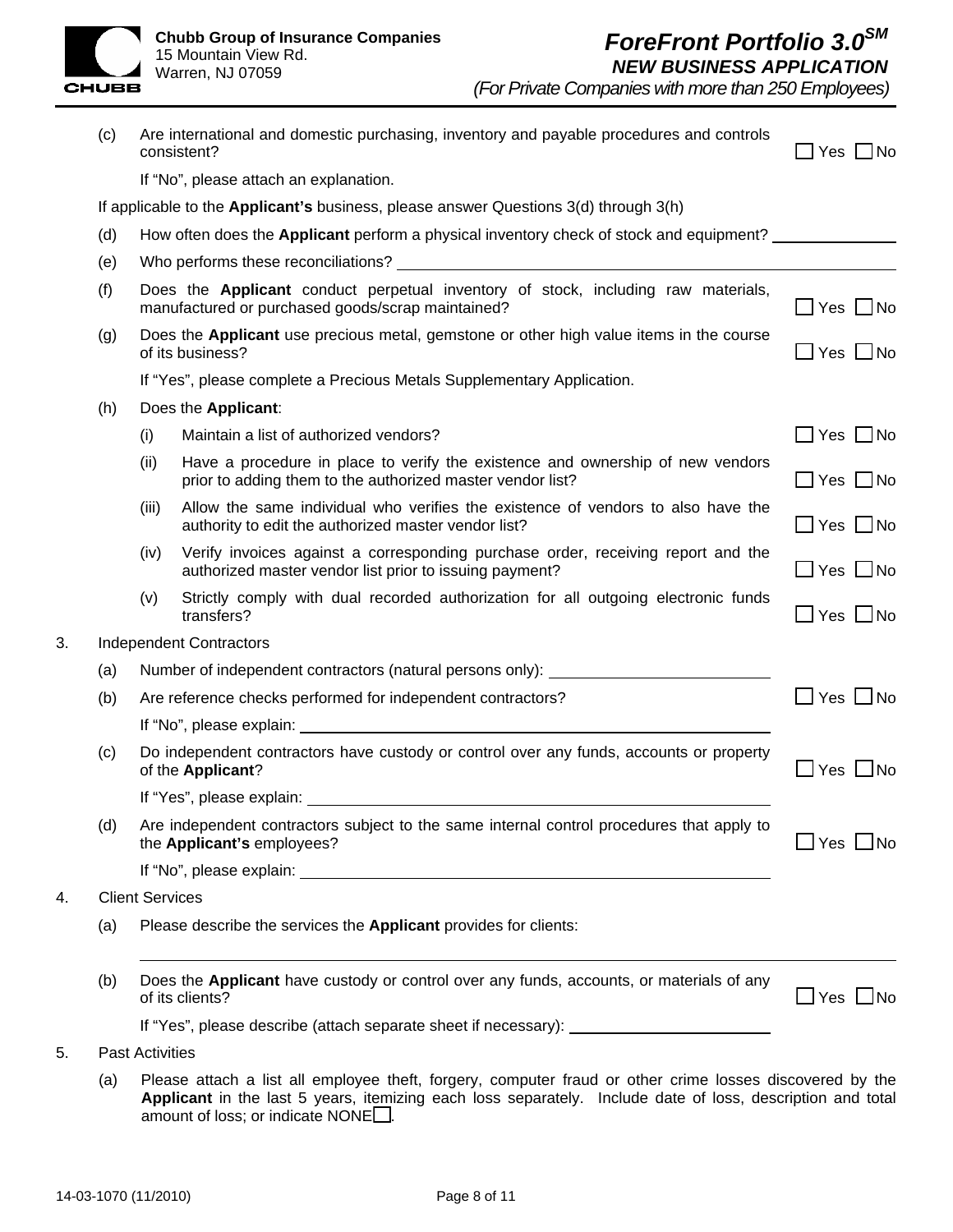

*(For Private Companies with more than 250 Employees)*

#### **E. KIDNAP, RANSOM & EXTORTION COVERAGE INFORMATION**

1. Please complete the following information regarding the **Applicant's** risk profile

| Country | Number of<br>employees | Number of<br>Independent<br>Contractors | Type of operation or, if<br>no in-country<br>operations, average stay | If no in-country<br>operations, number<br>of annual trips | Number of<br>Locations |
|---------|------------------------|-----------------------------------------|-----------------------------------------------------------------------|-----------------------------------------------------------|------------------------|
|         |                        |                                         |                                                                       |                                                           |                        |
|         |                        |                                         |                                                                       |                                                           |                        |
|         |                        |                                         |                                                                       |                                                           |                        |
|         |                        |                                         |                                                                       |                                                           |                        |

For Question 1 above, please attach a separate schedule of locations/travel if needed.

- 2. (a) Describe the **Applicant's** security precautions at overseas locations and during outside U.S. travel, including use of security consultants:
	- (b) Do these security precautions apply to independent contractors?  $\Box$  Yes  $\Box$  Yes  $\Box$  No

If "No", please attach an explanation.

#### 3. Past Activities

Please attach a list of all kidnapping, extortion threats, cyber extortion, hijacking, wrongful detention, or political threats discovered by the **Applicant** in the last five years, itemizing each loss separately. Check if NONE:

#### **V. WARRANTY: PRIOR KNOWLEDGE OF FACTS/CIRCUMSTANCES/SITUATIONS**

- 1. The **Applicant** must complete the warranty statement below:
	- For any **Liability** Coverage Part for which coverage is requested and is not currently purchased, as indicated in Section II, INSURANCE INFORMATION, Question 1 of this Application; or
	- If the **Applicant** is requesting larger limits than are currently purchased, as indicated in Section II, INSURANCE INFORMATION, Question 1 of this Application.

The statement applies to those coverage types for which no coverage is currently maintained; and any larger limits of liability requested.

For Alaska, Florida, Georgia, Kansas, Kentucky, Maine, Nebraska, New Hampshire, North Carolina, Oklahoma, Oregon, Virginia, Washington and West Virginia Residents ONLY: the title of this section and any other reference to "Warranty" is deleted and replaced with "**Applicant** Representation".

No person or entity proposed for coverage is aware of any fact, circumstance, or situation which he or she has reason to suppose might give rise to any claim that would fall within the scope of the proposed Liability Coverage Part(s):

 $\mathsf{NONE}\sqcup\mathsf{or}, \mathsf{except}$ 

Without prejudice to any other rights and remedies of the Company, the **Applicant** understands and agrees that if any such fact, circumstance, or situation exists, whether or not disclosed in response to Question 1 above, any claim or action arising from such fact, circumstance, or situation is excluded from coverage under the proposed policy, if issued by the Company.

#### **VI. MATERIAL CHANGE**

If there is any material change in the answers to the questions in this New Business Application before the policy inception date, the **Applicant** must immediately notify the Company in writing, and any outstanding quotation may be modified or withdrawn.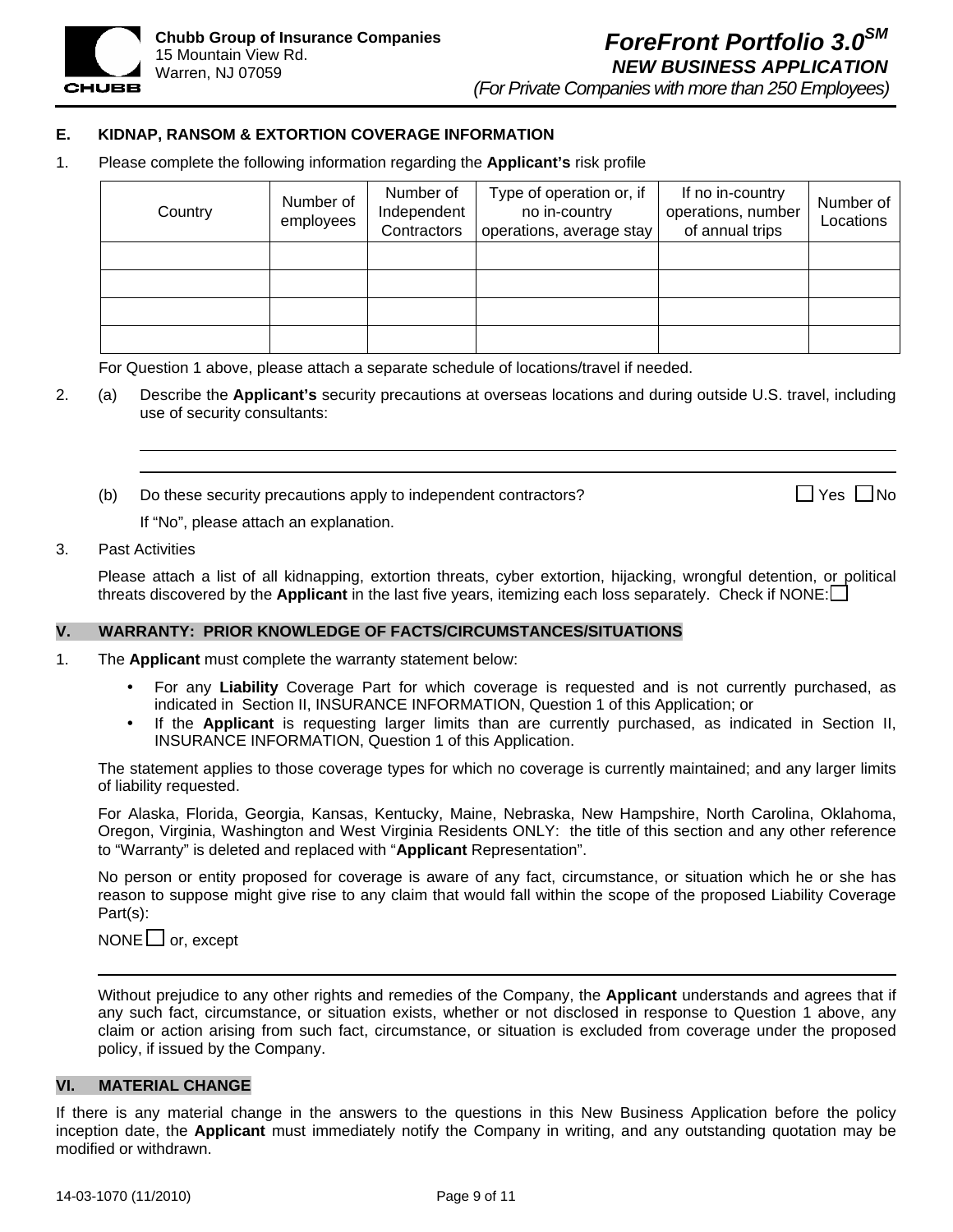

#### **VII. DECLARATIONS, FRAUD WARNINGS AND SIGNATURES**

The **Applicant's** submission of this New Business Application does not obligate the Company to issue, or the **Applicant**  to purchase, a policy. The **Applicant** will be advised if the Application for coverage is accepted. The **Applicant** hereby authorizes the Company to make any inquiry in connection with this Application.

The undersigned authorized agents of the person(s) and entity(ies) proposed for this insurance declare that to the best of their knowledge and belief, after reasonable inquiry, the statements made in this Application and in any attachments or other documents submitted with this Application are true and complete. The undersigned agree that this Application and such attachments and other documents shall be the basis of the insurance policy should a policy providing the requested coverage be issued; that all such materials shall be deemed to be attached to and shall form a part of any such policy; and that the Company will have relied on all such materials in issuing any such policy.

The information requested in this New Business Application is for underwriting purposes only and does not constitute notice to the Company under any policy of a Claim or potential Claim.

**Notice to Arkansas, New Mexico and Ohio Applicants:** Any person who, with intent to defraud or knowing that he/she is facilitating a fraud against an insurer, submits an application or files a claim containing a false, fraudulent or deceptive statement is, or may be found to be, guilty of insurance fraud, which is a crime, and may be subject to civil fines and criminal penalties.

**Notice to Colorado Applicants:** It is unlawful to knowingly provide false, incomplete or misleading facts or information to an insurance company for the purpose of defrauding or attempting to defraud the company. Penalties may include imprisonment, fines, denial of insurance, and civil damages. Any insurance company or agent of an insurance company who knowingly provides false, incomplete, or misleading facts or information to a policy holder or claimant for the purpose of defrauding or attempting to defraud the policy holder or claimant with regard to a settlement or award payable from insurance proceeds shall be reported to the Colorado Division of Insurance within the Department of Regulatory agencies.

**Notice to District of Columbia Applicants:** WARNING: It is a crime to provide false or misleading information to an insurer for the purpose of defrauding the insurer or any other person. Penalties include imprisonment and/or fines. In addition, an insurer may deny insurance benefits, if false information materially related to a claim was provided by the applicant.

**Notice to Florida Applicants:** Any person who knowingly and with intent to injure, defraud, or deceive any insurer files a statement of claim or an application containing any false, incomplete, or misleading information is guilty of a felony of the third degree.

**Notice to Kentucky Applicants:** Any person who knowingly and with intent to defraud any insurance company or other person files an application for insurance containing any materially false information or conceals, for the purpose of misleading, information concerning any fact material thereto commits a fraudulent insurance act, which is a crime.

**Notice to Louisiana and Rhode Island Applicants:** Any person who knowingly presents a false or fraudulent claim for payment of a loss or benefit or knowingly presents false information in an application for insurance is guilty of a crime and may be subject to fines and confinement in prison.

**Notice to Maine, Tennessee, Virginia and Washington Applicants:** It is a crime to knowingly provide false, incomplete or misleading information to an insurance company for the purpose of defrauding the company. Penalties may include imprisonment, fines or a denial of insurance benefits.

**Notice to Maryland Applicants:** Any person who knowingly and willfully presents a false or fraudulent claim for payment of a loss or benefit or who knowingly and willfully presents false information in an application for insurance is guilty of a crime and may be subject to fines and confinement in prison.

**Notice to New Jersey Applicants:** Any person who includes any false or misleading information on an application for an insurance policy is subject to criminal and civil penalties.

**Notice to Oklahoma Applicants:** Any person who, knowingly and with intent to injure, defraud or deceive any employer or employee, insurance company, or self-insured program, files a statement of claim containing any false or misleading information is guilty of a felony.

**Notice to Oregon and Texas Applicants:** Any person who makes an intentional misstatement that is material to the risk may be found guilty of insurance fraud by a court of law.